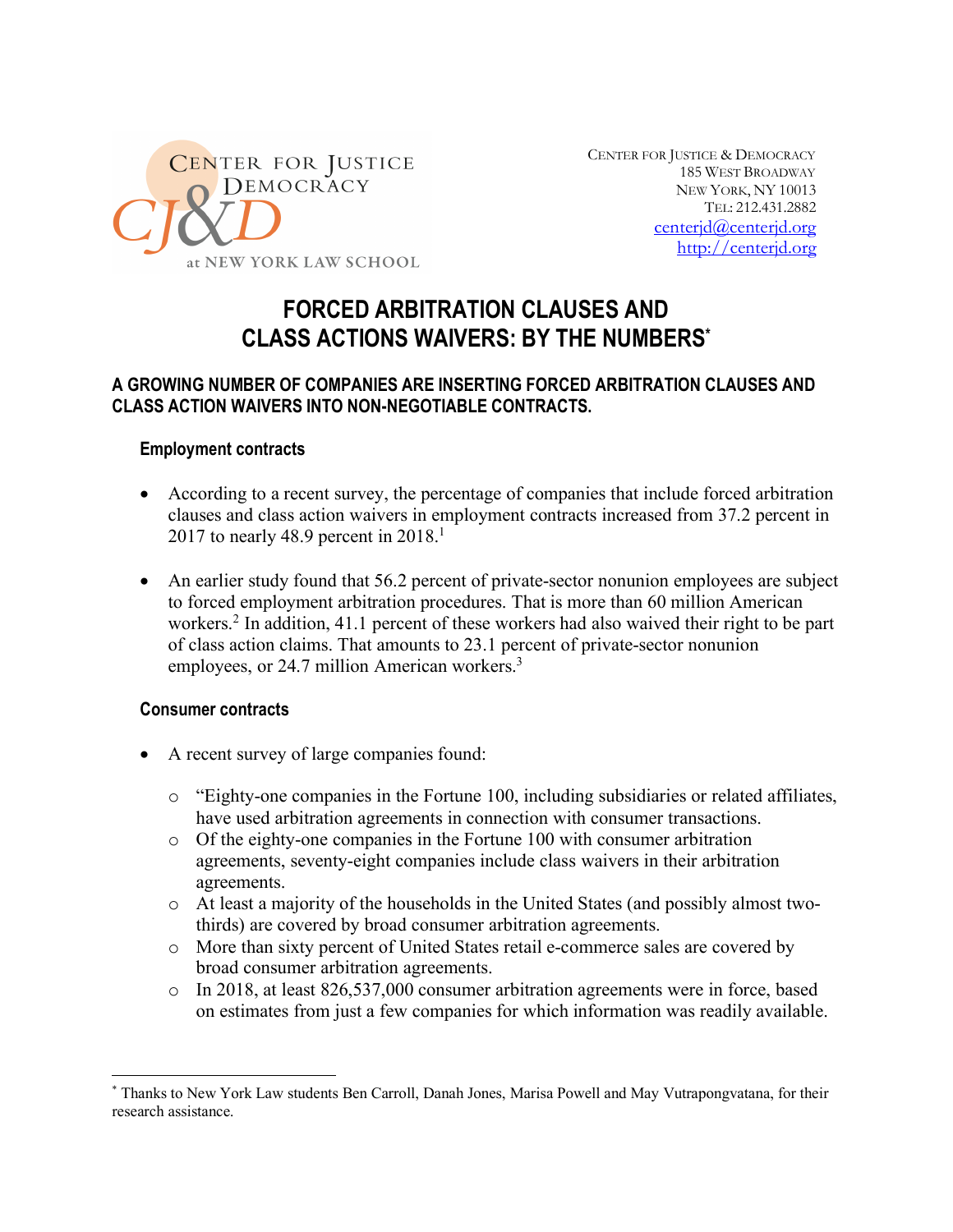The actual number of consumer arbitration agreements is likely higher. For a point of comparison, the U.S. population is about 328,000,000."4

• Regarding servicemembers, the U.S. Defense Department found that "most predatory" lenders require borrowers to waive their rights to go to court to resolve disputes and instead submit borrowers to private adjudication through mandatory arbitration."5

## **WHEN A CASE IS THROWN OUT OF COURT AND INTO PRIVATE ARBITRATION BECAUSE OF ONE OF THESE CLAUSES, THE CLAIMS USUALLY DISAPPEAR.**

## **Employment contracts**

The *Wall Street Journal* reported that as more companies use forced arbitration clauses and class action waivers, "many employees are walking away from harassment, wrongfultermination and discrimination claims rather than taking them to a privately run tribunal, according to experts and new research." Often, workers simply drop the claims.<sup>6</sup>

#### **Consumer contracts**

In 2015, the Consumer Financial Protection Bureau (CFPB) found that "tens of millions of consumers use consumer financial products or services that are subject to pre-dispute arbitration clauses," nearly all of which contain class action waivers. Yet from 2010 through 2012, consumers only filed a tiny number of claims in arbitration: an average of only 411 cases each year for six major product markets combined – credit card, checking account/debit cards, payday loans, prepaid cards, private student loans and auto loans." (By comparison, at least 350 million consumers benefitted from class action settlements during this period, with total relief well over \$2 billion.)7

# **CONSUMERS AND WORKERS ARE SEVERELY DISADVANTAGED BY THESE CLAUSES.**

#### **Employment contracts**

In a recent analysis by the *National Law Journal*, about 63% of decisions citing a 2018 U.S. Supreme Court case upholding the validity of class action waivers<sup>8</sup> broke in favor of the defendant. These cases were predominantly class actions "centered on wage and hour claims."9

#### **Consumer contracts**

The Economic Policy Institute found that in arbitration, "consumers only win relief in 9 percent of disputes." Even worse, what is far more typical is that companies fight consumers in arbitration with claims or counterclaims. In those situations, arbitrators grant companies relief 93% of the time, and then often order the consumer to pay the financial institution. So considering "both sides of this equation," in arbitration, the average consumer is actually paying \$7,725 to the company.10